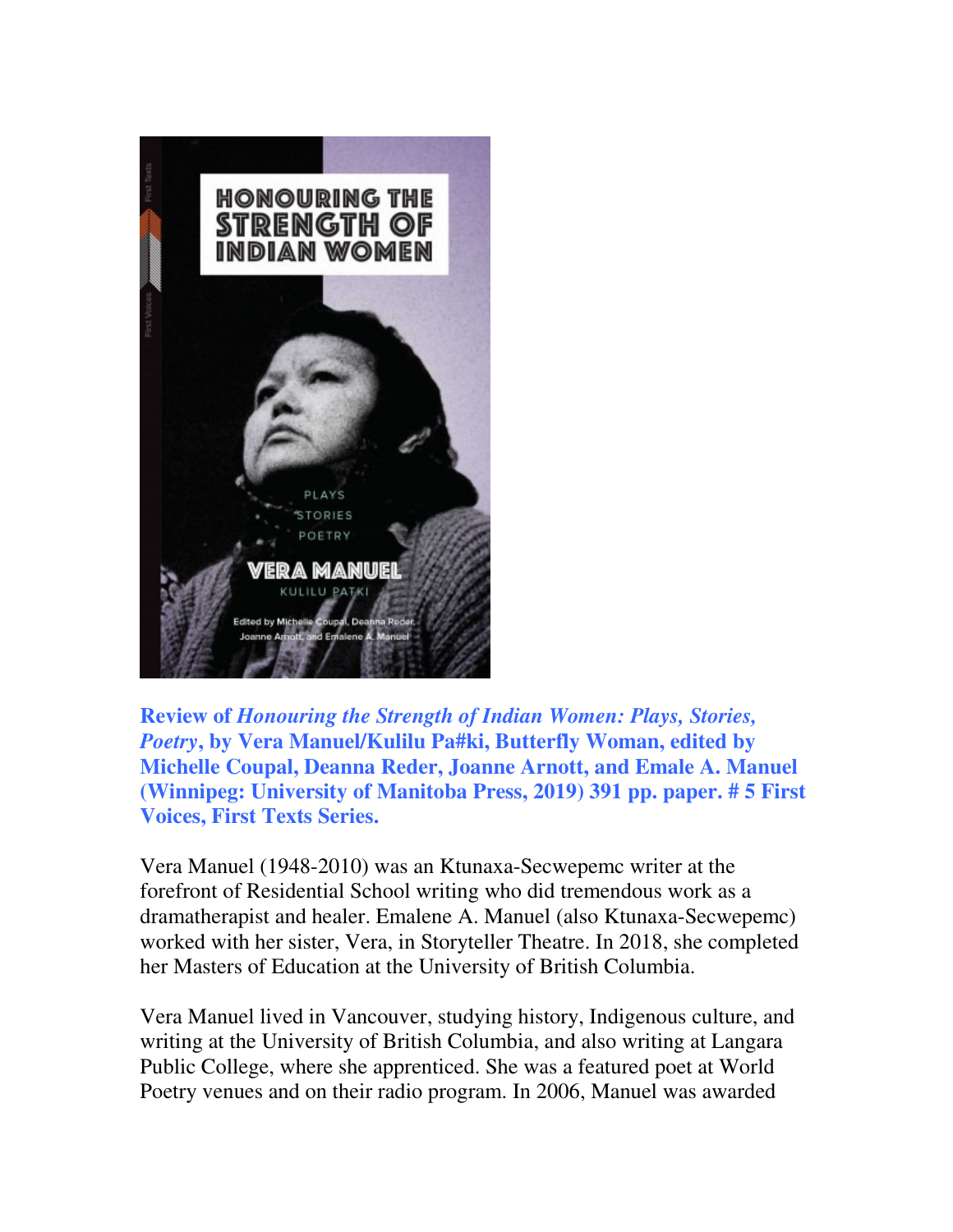World Poetry Lifetime Achievement Recognition. She was an Artist-in-Residence for Aboriginal Media Lab and part of a "Strong Words" Conference in Vancouver, in 2008.

"Song of the Circle" was her first play and designed for the annual Union of B.C. Indian Chief's Conference in 1989. It is a story about abuse and healing, spiritual growth, though "We never told anyone" the secret. In part, she writes about St. Mary's Residential Boarding School, in Cranbrook, B.C. There was rampant sexual abuse, violence and isolation, all emblems of colonialism and genocide, missing aboriginal women.

Manuel manifested the idea of Story-Truth-Telling or "Akaminski" (the Krunaxa word for "telling the whole story"), so evident in "Strength of Indian Women", the only previously published play. The raw suffering came from Manuel's own family but prepared for the 1991 "Women in View" Festival Theatre, in Vancouver. It was first staged at the Firehall Theatre, on the downtown eastside, and performed by a cast of Indigenous women. The second annual Women's Memorial March was on Valentine's Day, in 1992. "Echoes of Our Mothers' Past", about how family violence affects generations, reveals: "I am a survivor" and "I am a spiritual warrior". "Every Warrior's Song" has characters who come to life and the final scene is about death.

This anthology contains four short stories, three of which were previously unpublished. In "That Grey Building", a boarded-up old residential school looks like a prison, where many children died, but not before they saw too much. Mary grieves for her cousin who has died ("Theresa") at the hands of Sister Luke, the strange English words, the abuse. Children were sent home when dead or nearly dead and their families were helpless. In "The Letter" she was one of the first Indian children from the reserve to board at the white school, in order to learn how to be integrated. Her father decided against sending her to the Indian school, in Kamloops. It is his alcoholism which spurs family separation and her escape. The short story "The Abyss" was first published in *Residential Schools: The Stolen Years*, edited by Linda Jaine (Saskatoon: University Extension Press, Extension Division, University of Saskatchewan, 1933). This story was the origin of the play "Strength of Indian Women" and how the residential school system was destructive. Many lost childhoods and scarred adulthoods were due to incest and sexual abuse. Manuel offers: "Thank you for giving me a place to let this story go."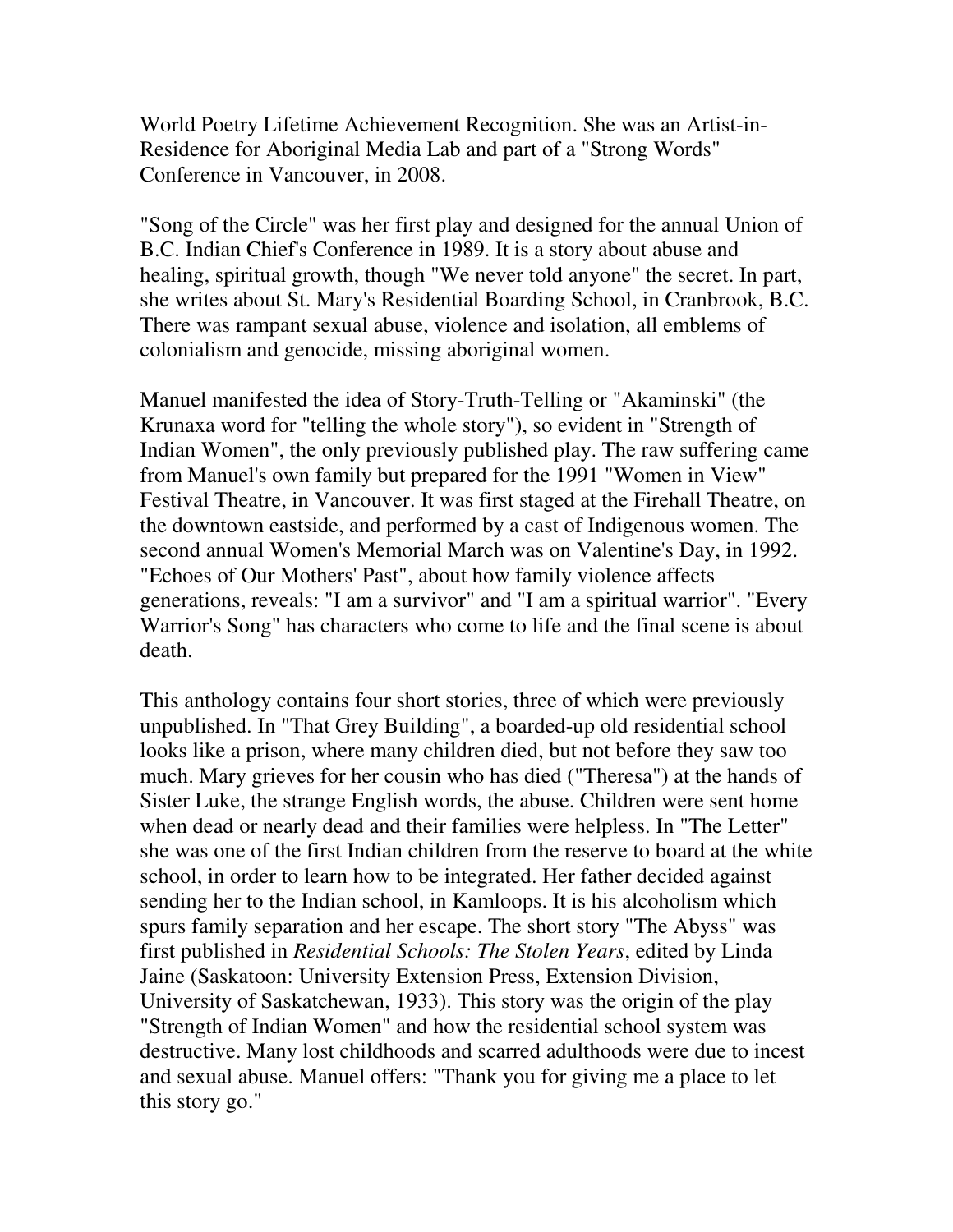The second section focuses on her poetry. Her sister Emalene A. Manuel favours two poems: "When My Sister & I Dance" for the reality Vera captured, and "When I first Came To Know Myself", an extension or parallel of the "Traditional Introduction to Self", by her sister Emalene Manuel (in the "Introduction"). Secrets emerge ("Woman Without A Tongue") whisper about childhood demons ("Ghosts & Predators"), of that "crazy life" ("L.A. Obsession Song") and disaffected lifestyle ("Addictions"). There are too many secrets ("Lies") and pain ("Life Abuse of Girls"). She harbours hope ("The Woman I Could Be"), despite "Fools", and pervasive "Loneliness". This is an intergenerational issue: "Abused Mothers, Wounded Fathers". Her father's suffering ("Hunger") a trigger: "That ugly, grey building" ("The Catholic Church"), sexual abuse ("Deadly Legacy"). This "Keeping Secrets" endures, until "Forgiveness", a learning curve. Selfesteem is celebrated in a centre-justified poem, ("The Girl Who Could Catch Fish With Her Hands") due to faith. The foster children are remembered, with a simple refrain ("Two Brothers"). Massacres breed helplessness ("La Güerra" is a Spanish for war or slang for a blonde white-skinned person). The Canadian Japanese Powell Street Festival is a venue for a "Drunk Indian/*Indian drunk*", more evidence of social alienation ("Keepers in the Dark").

Parental cautionary tales abound ("Inheritance"). Qu'appelle Valley and secrets escape ("For the Child Who Knew"), despite the alarmum "Never Ever Tell". Settlers displaced her ancestors ("Ottawa") and "Brown-skinned people were enslaved" ("The Truth About Colonization"), since "history" only began in 1492, closely followed by resistance. In a poem, ironically titled "Justice", she explores cultural oppression, forced assimilation, and genocide. In "Beric", she embraces words, letters, and light. The centrejustified "Christmas Inside of Me" extols the positive message of this Christian holy day. The sun makes love ("Spring Fever") with her and she poses as a bear. In "Megcenetkwe", she alludes to a tragic traffic accident. A father and his infant daughter "Megcenetkwe" passed on to the Spirit World. His wife and their other daughter miraculously survived. "Dying" is a long prose poem, in which "mountain climbing" is a trope or mantra, the angel appears in the sick room, with a prayer. The poetry aptly concludes, "There are no more thoughts of dying, only living a longer life and I accept that." "Afterwords" contains black-and-white photographs of friends and family members, all of which serve to depict domestic scenes, as well as Catholic residential schools. Michelle Coupal, in "Narrative Acts of Truth and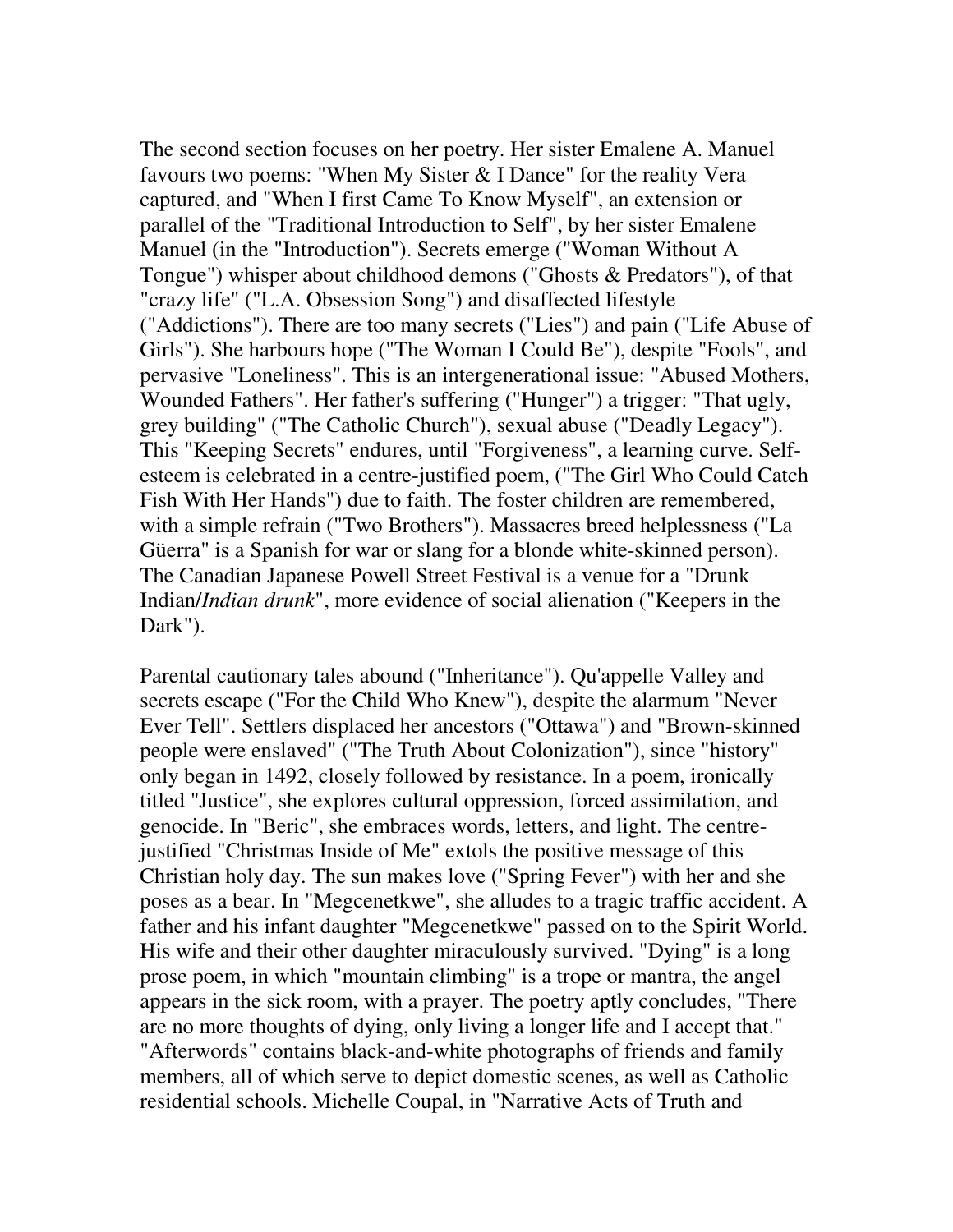Reconciliation: Teaching the Healing Plays of Vera Manuel", applies her knowledge and experience to the Truth and Reconciliation Commission (TRC) of Canada. Coupal advocates for the pedagogical use of Manuel's plays, written between the 1980s and 1990s. The losses of indigenous culture, language, and separation of family members were due to forced efforts at European assimilation. The coined term "dramatherapy" refers to a response to "*decolonize theatre*". The 2012 TRC document "*They Came for the Children*" evokes this intergenerational oppression. Coupal points out how one of the plays, *Journey Through the Past to the Future*, ends with the restoration of lost language and "Women's Warrior Song", to honour Indigenous women.

In "Every Warrior's Song", self-harm leads to self-healing. Coupal is an indigenous scholar, who draws on Elder knowledge through research for storytelling and encourages non-indigenous teachers to do the same. She recounts a theatre history of performances as well as an analysis of the photographs, which have become part of the record, such as the fictionalized St. Ignatius Residential School. This is in the short story "The Abyss", with the actual St. Eugene Residential School in the play *Strength of Indian Women*.

Deanna Reder, in "Embedded Teachings: Vera Manuel's Recovered Short Stories", regards Manuel's work as "path-breaking" because she was one of the first to find, in aboriginal trauma, a path of healing. She came from a prominent First Nations' family, she and her siblings are high profile activists, educators, and cultural workers. Yet, as a family and a nation, they had suffered abuse by colonial institutions. Manuel was unable to complete her novel during her lifetime.

Joanne Arnott, in "Through Poetry a Community is Brought Together": Vera Manuel's Poetry, Poetry Activism, and Poetics", reviews the locations, oral tradition, and personal touches of her work. Manuel performed "The Catholic Church", one of her poems, at the launch of *Rocksalt: An Anthology of Contemporary BC Poetry* (Saltspring Island, B.C.: Mother Tongue Press, 2008). Her artistic statement "Where Poetry Comes From" was first published in this anthology. She knew Maria Campbell, born in 1940, whom her father invited to teach in their community, in the 1970s, and served on a conference panel with Campbell, author of *Halfbreed* (1973) and Lee Maracle, born 1950. Arnott strives to associate Manuel's paper " Words that Move & Tell Truths" with other conference participants, as well as the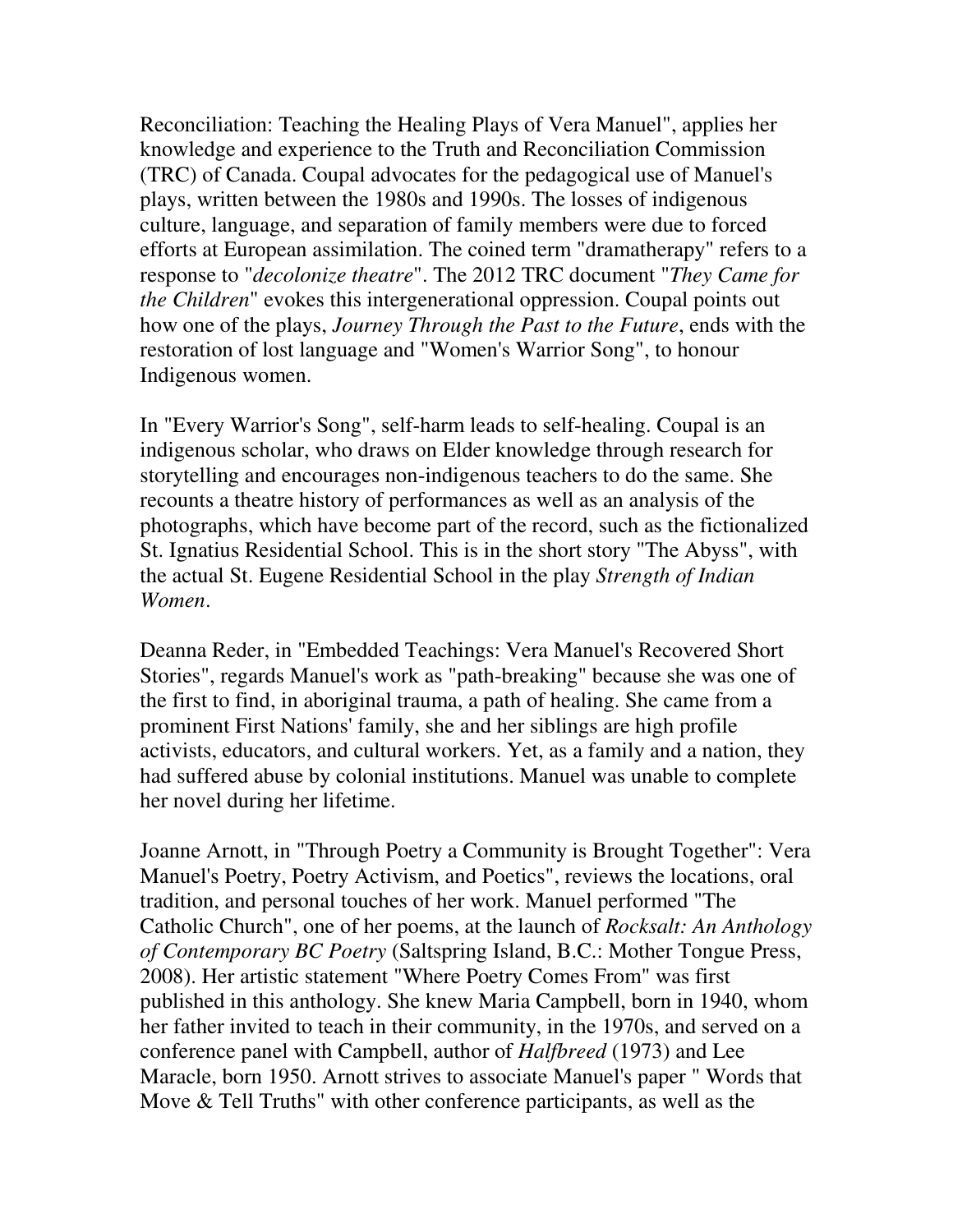legacy of Pauline Johnson (1861-1913), Chief Dan George (1899-1981), and George Clutesi (1905-1988). The Aboriginal Writers' Collective West Coast was established. Manuel published in *Salish Seas: An Anthology of Text + Image* (Aboriginal Writers Collective). Arnott hosted Storytellersplayspace online, to which Manuel and other Indigenous women writers contributed. A blog, *Versa Manuel Theatre*, was initiated after her death.

The "Appendix" contains "Indians and Residential School: A Study of the Breakdown of a Culture", an essay by Manuel which she submitted for a fourth-year history class. She was an undergraduate student, in 1987. Her list of "Works Cited" is wide-ranging and impressive, and, more than a few, obviously wrought from her own family's demons. One of her sources is Marceline Paul, Kootenay Elder, Drug and Alcohol Councillor, Bonaparte Indian Band, 1987. Another was John Munro, Minister of Indian and Northern Affairs, *Indian Conditions: A Survey* (Ottawa: Indian Affairs and Northern Development, 1980) and others of the same ilk (Department of Indian Affairs, *Annual Reports*, 1885, 1895, 19000-01, 1902-03, [Duncan] Campbell Scott was quoted). Another was Millie Poplar, "Assimilation Through Education", Union of British Columbian Indian Chiefs to educate people on Master Tuition Agreement. These texts she made part of her creative vision and the journey on which First Nations peoples have embarked. The personal experiences, in "And Then We Prayed Again: Carrier Women, Colonialism, and Mission Schools" by Jo-Anne Fiske (M.A. thesis, University of British Columbia, 1981) could have inspired her to recount those of her own family members. She does allude to George Manuel, Shuswap leader and Elder, who had published with Michael Posluns, *The Fourth World: An Indian Reality* (Toronto: Collier-Macmillan, 1974), Marceline Paul , Mary Mitchell, Kootenay Elder. How the missionaries and the government sought to evangelize and assimilate was framed by Celia Vayro, in "Invasion and Resistance Native Perspective of the Kamploops Indian Residential School" (M.A. thesis, University of British Columbia, 1968) must have been immediately relevant. So too, Margaret Whitehood, *The Cariboo Mission: A History of the Oblates* (Victoria: Sono Nis Press, 1981).

This documented approach includes some excerpts from the "Department of Indian Affairs Sessional Paper on the Kootenay Industrial School in Cranbrook, B.C. 1900-1" is chilling. While Manuel's ancestry is Secwepemic and Ktunaxa, it was her Krunaxa mother Micheline Paul who attended St. Eugene residential school in Cranbrook, B.C. (and Mary Paul,